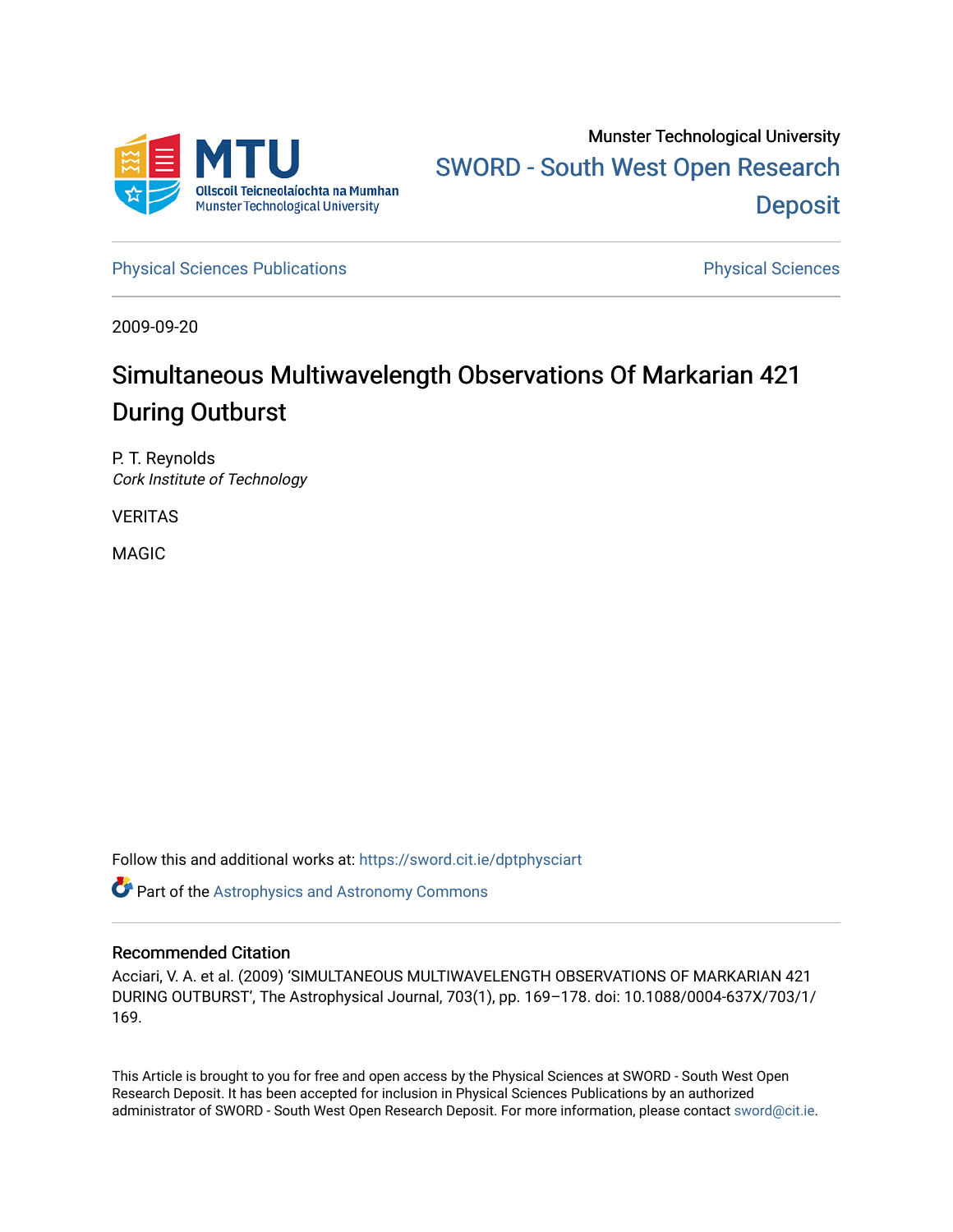# SIMULTANEOUS MULTIWAVELENGTH OBSERVATIONS OF MARKARIAN 421 DURING OUTBURST

V. A. Acciari<sup>1</sup>, E. Aliu<sup>2</sup>, T. Aune<sup>3</sup>, M. Beilicke<sup>4</sup>, W. Benbow<sup>1</sup>, M. Böttcher<sup>5</sup>, S. M. Bradbury<sup>6</sup>, J. H. Buckley<sup>4</sup>, V. BUGAEV<sup>4</sup>, Y. BUTT<sup>7</sup>, A. CANNON<sup>8</sup>, O. CELIK<sup>9</sup>, A. CESARINI<sup>10</sup>, Y. C. CHOW<sup>9</sup>, L. CIUPIK<sup>11</sup>, P. COGAN<sup>12</sup>, P. COLIN<sup>13</sup>, W. CUI<sup>14,[55](#page-2-0)</sup>, R. DICKHERBER<sup>4</sup>, C. DUKE<sup>15</sup>, A. D. FALCONE<sup>16</sup>, S. J. FEGAN<sup>9</sup>, J. P. FINLEY<sup>14</sup>, G. FINNEGAN<sup>13</sup>, P. FORTIN<sup>17</sup>, L. FORTSON<sup>11</sup>, A. Furniss<sup>3</sup>, D. Gall<sup>14,[55](#page-2-0)</sup>, G. H. Gillanders<sup>10</sup>, J. Grube<sup>8</sup>, R. Guenette<sup>12</sup>, G. Gyuk<sup>11</sup>, D. Hanna<sup>12</sup>, J. Holder<sup>2</sup>, D. Horan<sup>18</sup>, C. M. Hui<sup>13</sup>, T. B. Humensky<sup>19</sup>, P. Kaaret<sup>20</sup>, N. Karlsson<sup>11</sup>, M. Kertzman<sup>21</sup>, D. Kieda<sup>13</sup>, J. Kildea<sup>1</sup>, A. Konopelko<sup>22</sup>, H. Krawczynski<sup>4</sup>, F. Krennrich<sup>23</sup>, M. J. Lang<sup>10</sup>, S. LeBohec<sup>13</sup>, G. Maier<sup>12</sup>, A. McCann<sup>12</sup>, J. Millis<sup>24</sup>, P. Moriarty<sup>25</sup>, R. A. Ong<sup>9</sup>, A. N. Otte<sup>3</sup>, D. Pandel<sup>20</sup>, J. S. Perkins<sup>1</sup>, A. Pichel<sup>26</sup>, M. Pohl<sup>23</sup>, J. Quinn<sup>8</sup>, K. Ragan<sup>12</sup>, L. C. Reyes<sup>27</sup>, P. T. REYNOLDS<sup>28</sup>, E. ROACHE<sup>1</sup>, H. J. ROSE<sup>6</sup>, M. SCHROEDTER<sup>23</sup>, G. H. SEMBROSKI<sup>14</sup>, A. W. SMITH<sup>29</sup>, D. STEELE<sup>11</sup>, S. P. SWORDY<sup>19</sup>, M. Theiling<sup>1</sup>, J. A. Toner<sup>10</sup>, A. Varlotta<sup>14</sup>, S. Vincent<sup>13</sup>, S. P. Wakely<sup>19</sup>, J. E. Ward<sup>8</sup>, T. C. Weekes<sup>1</sup>, A. Weinstein<sup>9</sup>, T. Weisgarber<sup>19</sup>, D. A. Williams<sup>3</sup>, S. Wissel<sup>19</sup>, and B. Zitzer<sup>14</sup> (The VERITAS Collaboration) I. de la Calle Perez<sup>30</sup>, A. Ibarra<sup>30</sup>, and P. Rodriguez H. Anderhub<sup>31</sup>, L. A. ANTONELLI<sup>32</sup>, P. ANTORANZ<sup>33</sup>, M. BACKES<sup>34</sup>, C. BAIXERAS<sup>35</sup>, S. BALESTRA<sup>33</sup>, J. A. BARRIO<sup>33</sup>, D. BASTIERI<sup>36</sup>, J. Becerra González<sup>37</sup>, J. K. Becker<sup>34</sup>, W. Bednarek<sup>38</sup>, K. Berger<sup>38</sup>, E. Bernardini<sup>39</sup>, A. Biland<sup>31</sup>, R. K. Bock<sup>40,36</sup>, G. BONNOLI<sup>41</sup>, P. BORDAS<sup>42</sup>, D. BORLA TRIDON<sup>40</sup>, V. BOSCH-RAMON<sup>42</sup>, D. BOSE<sup>33</sup>, I. BRAUN<sup>31</sup>, T. BRETZ<sup>43</sup>, I. BRITVITCH<sup>31</sup>, M. Camara33, E. Carmona40, A. Carosi32, S. Commichau31, J. L. Contreras33, J. Cortina44, M. T. Costado37*,*45, S. Covino32, V. Curtef<sup>34</sup>, F. Dazzi<sup>46,[56](#page-2-0)</sup>, A. De Angelis<sup>46</sup>, E. De Cea del Pozo<sup>47</sup>, C. Delgado Mendez<sup>37</sup>, R. De los Reyes<sup>33</sup>, B. DE LOTTO<sup>46</sup>, M. DE MARIA<sup>46</sup>, F. DE SABATA<sup>46</sup>, A. DOMINGUEZ<sup>48</sup>, D. DORNER<sup>31</sup>, M. DORO<sup>36</sup>, D. ELSAESSER<sup>43</sup>, M. ERRANDO<sup>44</sup>, D. FERENC<sup>49</sup>, E. FERNÁNDEZ<sup>44</sup>, R. FIRPO<sup>44</sup>, M. V. FONSECA<sup>33</sup>, L. FONT<sup>35</sup>, N. GALANTE<sup>40</sup>, R. J. GARCÍA LÓPEZ<sup>37,45</sup>, M. GARCZARCZYK<sup>44</sup>, M. GAUG<sup>37</sup>, F. GOEBEL<sup>40</sup>,<sup>[57](#page-2-0)</sup>, D. HADASCH<sup>35</sup>, M. HAYASHIDA<sup>40</sup>, A. HERRERO<sup>37,45</sup>, D. HILDEBRAND<sup>31</sup>, M. GARCZARCZYK<sup>44</sup>, M. GAUG<sup>37</sup>, F. GOEBEL<sup>40,57</sup>, D. HADASCH<sup>35</sup>, M. HAYASHIDA<sup>40</sup>, A. HERRERO<sup>3</sup> D. HÖHNE-MÖNCH<sup>43</sup>, J. HOSE<sup>40</sup>, C. C. Hsu<sup>40</sup>, T. JOGLER<sup>40</sup>, D. Kranich<sup>31</sup>, A. La Barbera<sup>32</sup>, A. Laille<sup>49</sup>, E. Leonardo<sup>41</sup>, E. LINDFORS<sup>50</sup>, S. LOMBARDI<sup>36</sup>, F. LONGO<sup>46</sup>, M. LÓPEZ<sup>36</sup>, E. LORENZ<sup>31,40</sup>, P. MAJUMDAR<sup>39</sup>, G. MANEVA<sup>51</sup>, N. MANKUZHIYIL<sup>46</sup>, K. Mannheim<sup>43</sup>, L. Maraschi<sup>32</sup>, M. Mariotti<sup>36</sup>, M. Martínez<sup>44</sup>, D. Mazin<sup>44</sup>, M. Meucci<sup>41</sup>, J. M. Miranda<sup>33</sup>, R. Mirzoyan<sup>40</sup>, H. MIYAMOTO<sup>40</sup>, J. MOLDÓN<sup>42</sup>, M. MOLES<sup>48</sup>, A. MORALEJO<sup>44</sup>, D. NIETO<sup>33</sup>, K. NILSSON<sup>50</sup>, J. NINKOVIC<sup>40</sup>, R. ORITO<sup>40</sup>, I. OYA<sup>33</sup>, R. PAOLETTI<sup>41</sup>, J. M. PAREDES<sup>42</sup>, M. PASANEN<sup>50</sup>, D. PASCOLI<sup>36</sup>, F. PAUSS<sup>31</sup>, R. G. PEGNA<sup>41</sup>, M. A. PEREZ-TORRES<sup>48</sup>, M. PERSIC<sup>46,52</sup>, L. PERUZZO<sup>36</sup>, F. PRADA<sup>48</sup>, E. PRANDINI<sup>36</sup>, N. PUCHADES<sup>44</sup>, I. REICHARDT<sup>44</sup>, W. RHODE<sup>34</sup>, M. RIBÓ<sup>42</sup>, J. RICO<sup>53,44</sup>, M. RISSI<sup>31</sup>, A. Robert<sup>35</sup>, S. Rügamer<sup>43</sup>, A. Saggion<sup>36</sup>, T. Y. Saito<sup>40</sup>, M. Salvati<sup>32</sup>, M. Sanchez-Conde<sup>48</sup>, K. Satalecka<sup>39</sup>, V. Scalzotto<sup>36</sup>, V. Scapin<sup>46</sup>, T. Schweizer<sup>40</sup>, M. Shayduk<sup>40</sup>, S. N. Shore<sup>54</sup>, N. Sidro<sup>44</sup>, A. Sierpowska-Bartosik<sup>47</sup>, A. SILLANPÄÄ<sup>50</sup>, J. SITAREK<sup>40,38</sup>, D. SOBCZYNSKA<sup>38</sup>, F. SPANIER<sup>43</sup>, S. SPIRO<sup>32</sup>, A. STAMERRA<sup>41</sup>, L. S. STARK<sup>31</sup>, L. TAKALO<sup>50</sup>, F. TAVECCHIO<sup>32</sup>, P. TEMNIKOV<sup>51</sup>, D. TESCARO<sup>44</sup>, M. TESHIMA<sup>40</sup>, M. TLUCZYKONT<sup>39</sup>, D. F. TORRES<sup>53,47</sup>, N. TURINI<sup>41</sup>, H. VANKOV<sup>51</sup>, R. M. WAGNER<sup>40</sup>, V. ZABALZA<sup>42</sup>, F. ZANDANEL<sup>48</sup>, R. ZANIN<sup>44</sup>, AND J. ZAPATERO<sup>35</sup> (The MAGIC Collaboration) <sup>1</sup> Fred Lawrence Whipple Observatory, Harvard-Smithsonian Center for Astrophysics, Amado, AZ 85645, USA  $^2$  Department of Physics and Astronomy and the Bartol Research Institute, University of Delaware, Newark, DE 19716 <sup>4</sup> Department of Physics, Washington University, St. Louis, MO 63130, USA<br>
<sup>5</sup> Astrophysical Institute, Department of Physics and Astronomy, Ohio University, Athens, OH 45701, USA<br>
<sup>6</sup> School of Physics and Astronomy, Un <sup>19</sup> Enrico Fermi Institute, University of Chicago, Chicago, IL 60637, USA<br><sup>20</sup> Department of Physics and Astronomy, University of Iowa, Van Allen Hall, Iowa City, IA 52242, USA<br><sup>21</sup> Department of Physics and Astronomy, De <sup>22</sup> Department of Physics, Pittsburg State University, 1701 South Broadway, Pittsburg, KS 66762, USA<br><sup>23</sup> Department of Physics and Astronomy, Iowa State University, Ames, IA 50011, USA<br><sup>24</sup> Department of Physics, Anders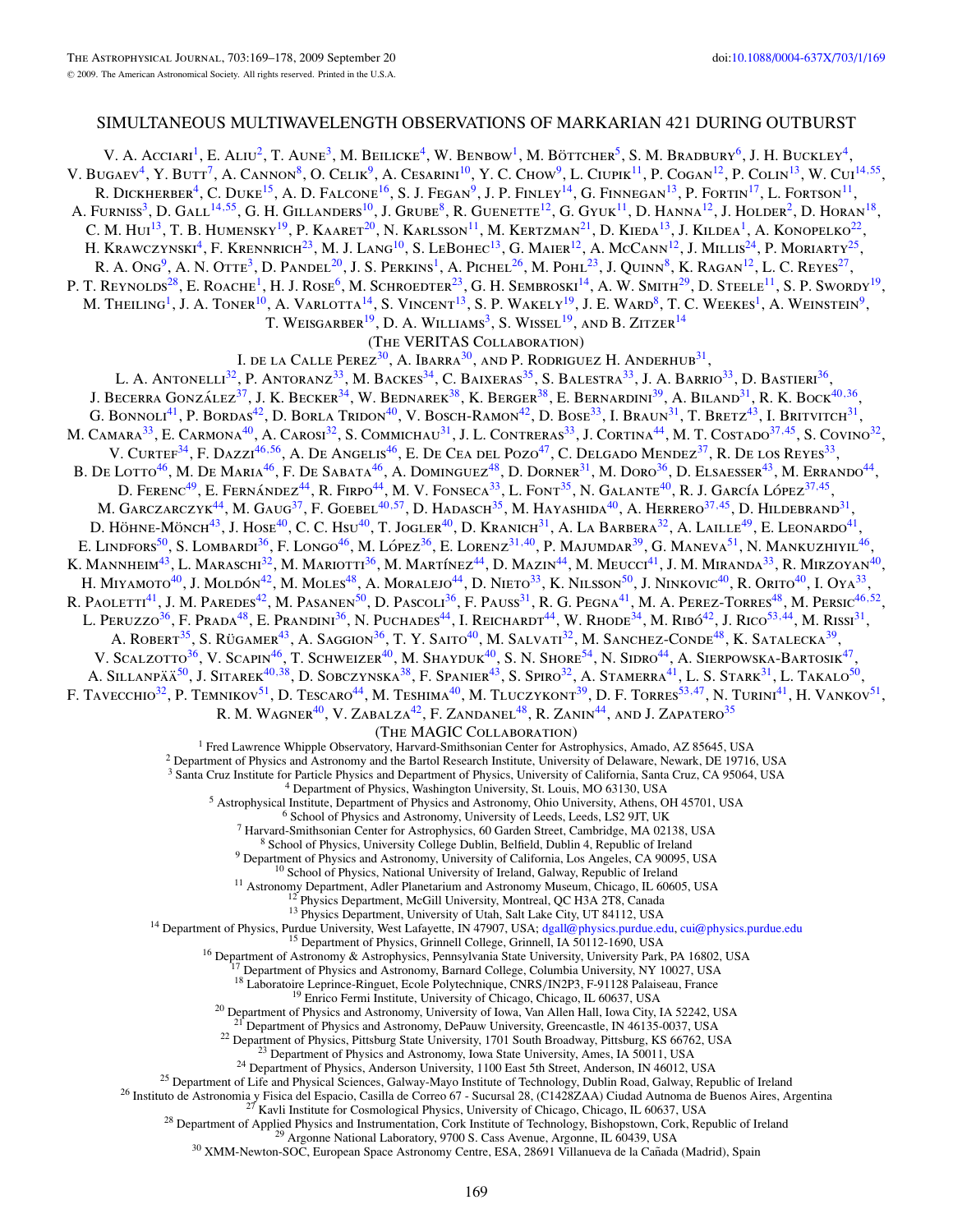<span id="page-2-0"></span><sup>31</sup> ETH Zurich, CH-8093, Switzerland<br><sup>32</sup> INAF National Institute for Astrophysics, 1-00136 Rome, Italy<br><sup>33</sup> Universidad Complutense, E-28040 Madrid, Spain<br><sup>34</sup> Technische Universität Dortmund, D-44221 Dortmund, Germany<br> *Received 2009 April 17; accepted 2009 July 24; published 2009 August 26*

## ABSTRACT

We report on the results of two coordinated multiwavelength campaigns that focused on the blazar Markarian 421 during its 2006 and 2008 outbursts. These campaigns obtained UV and X-ray data using the *XMM-Newton* satellite, while the gamma-ray data were obtained utilizing three imaging atmospheric Cerenkov telescopes, the Whipple 10 m telescope and VERITAS, both based in Arizona, as well as the MAGIC telescope, based on La Palma in the Canary Islands. The coordinated effort between the gamma-ray groups allowed for truly simultaneous data in UV/X-ray/gamma-ray wavelengths during a significant portion of the *XMM-Newton* observations. This simultaneous coverage allowed for a reliable search for correlations between UV, X-ray, and gamma-ray variability over the course of the observations. Investigations of spectral hysteresis and modeling of the spectral energy distributions are also presented.

*Key words:* BL Lacertae objects: individual (Markarian 421) – galaxies: active – gamma rays: observations – radiation mechanisms: non-thermal  $-$  X-rays: galaxies

#### 1. INTRODUCTION

Blazars, a subclass of active galactic nuclei (AGNs), are some of the most intriguing sources in the high-energy sky. Their rapid variability and the nonthermal nature of their emission, presenting a continuum across nearly the entire electromagnetic spectrum, imply that the observed photons originated within highly relativistic jets oriented very close to the observer's line of sight (Urry & Padovani [1995\)](#page-10-0). Therefore, blazars are excellent laboratories for studying the physical processes within the jets of AGNs. They were among the first very high energy (VHE; *E >* 100 GeV) sources to be detected and today there are 25 known VHE blazars, including flat spectrum radio quasars and BL Lac objects.

Various models have been proposed to account for the broadband spectral energy distributions (SEDs) observed in VHE blazars, which typically display a characteristic double peak when plotted as  $vF_v$  against *ν*, with peaks occurring at keV and TeV energies. The models are generally divided into two classes: leptonic and hadronic. Both leptonic and hadronic models attribute the peak at keV energies to synchrotron radiation from relativistic electrons (and positrons) within the

jet, but they differ on the origin of the TeV peak. The leptonic models advocate the inverse Compton scattering mechanism, utilizing synchrotron self-Compton (SSC) interactions and*/*or inverse Compton interactions with an external photon field, to explain the VHE emission (e.g., Marscher & Gear [1985;](#page-10-0) Maraschi et al. [1992;](#page-10-0) Dermer et al. [1992;](#page-9-0) Sikora et al. [1994\)](#page-10-0). The hadronic models, however, account for the VHE emission by  $\pi^0$  or charged pion decay with subsequent synchrotron and*/*or Compton emission from decay products, or synchrotron radiation from ultrarelativistic protons (e.g., Mannheim [1993;](#page-10-0) Aharonian [2000;](#page-9-0) Pohl & Schlickeiser [2000\)](#page-10-0).

Observationally, blazars are known to undergo both major outbursts on long time scales and rapid flares on short time scales, most prominently at keV and TeV energies. During some outbursts, both of the SED peaks have been observed to shift toward higher energies in a generally correlated manner (e.g., Błażejowski et al. [2005\)](#page-9-0). The correlation of the variabilities at keV and TeV energies (or lack thereof) during such outbursts has aided in refining the emission models. In addition, rapid, sub-hour flaring is interesting as it provides direct constraints on the size of the emission region. These rapid flares also present an observational challenge to multiwavelength studies, as truly simultaneous data must be used in order to develop a reliable characterization of the broadband behavior of these objects.

Markarian 421 (Mrk421; 1101+384), at a redshift of  $z =$ 0*.*031, was the first blazar, as well as the first extragalactic

<sup>55</sup> Authors to whom any correspondence should be addressed.

<sup>56</sup> Supported by INFN Padova.

<sup>57</sup> Deceased.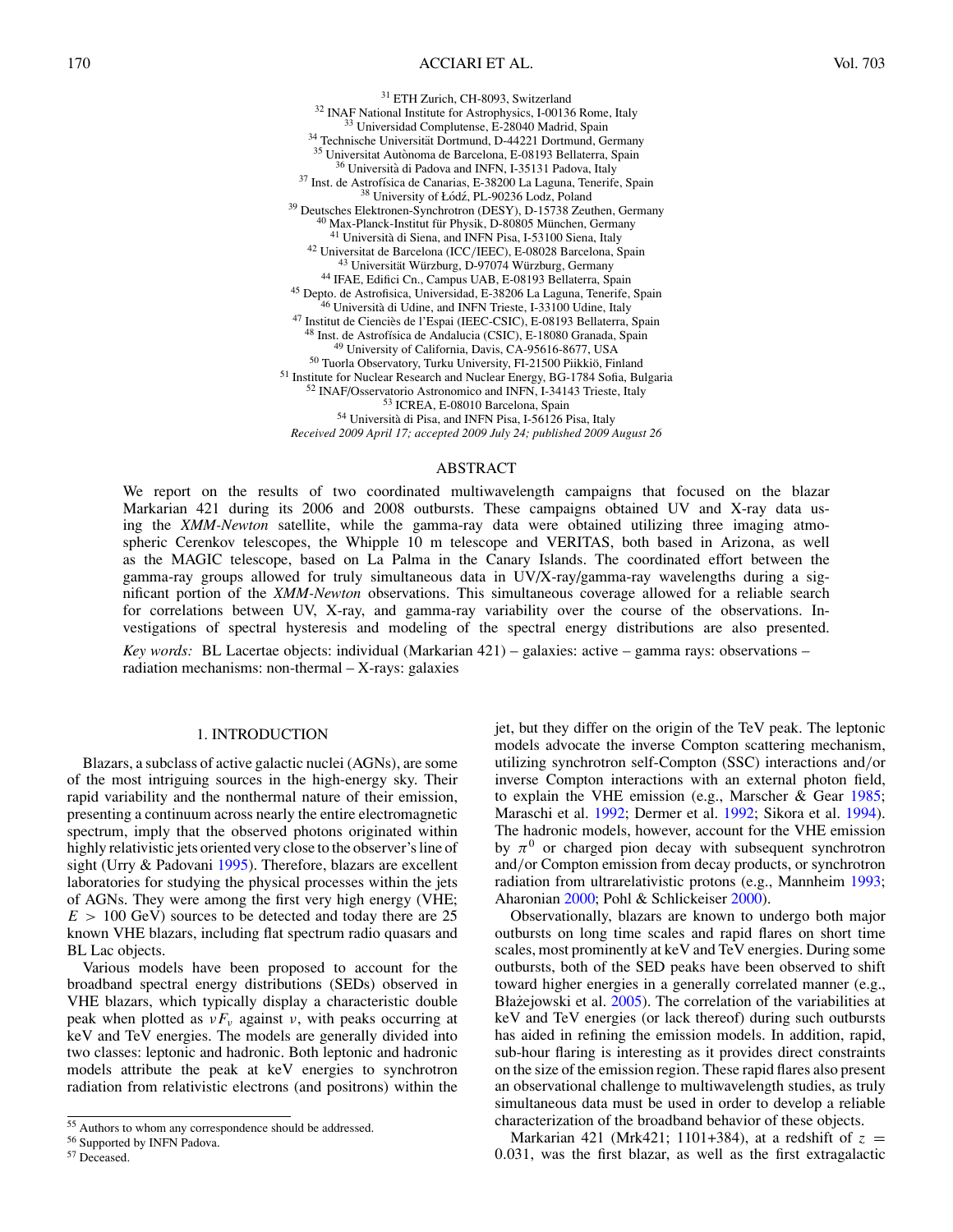source, to be detected at TeV energies (Punch et al. [1992\)](#page-10-0) and has since remained one of the most active VHE blazars. Its SED has peaks at keV and TeV energies, and it has been known to demonstrate rapid, sub-hour, flaring behavior at these energies during the course of an outburst (e.g., Cui [2004;](#page-9-0) Gaidos et al. [1996\)](#page-9-0) indicating very compact emission regions. Many extensive multiwavelength campaigns studying Markarian 421 have been undertaken at keV and TeV energies during outbursts, but the degree of simultaneity of the multiwavelength coverage varies and is often not adequate to account for the most rapid variability of the source. Due to these considerations, one must exercise caution in the interpretation of some of the results from these campaigns.

In this work, we report on results from a target-of-opportunity (ToO) program on VHE blazars that makes use of a unique combination of capabilities provided by the *XMM-Newton* satellite and several ground-based imaging atmospheric Cerenkov Telescopes (IACTs) to obtain truly simultaneous coverage in the optical*/*UV, X-ray, and VHE bands. Unlike other satellites frequently used for multiwavelength campaigns, *XMM-Newton's* highly elliptical orbit allows for long observations that are not frequently interrupted by earth occultation. In addition to its X-ray instruments, *XMM-Newton* carries an optical*/*UV telescope co-aligned with the X-ray telescopes and can thus provide simultaneous coverage in the optical*/*UV band. While our primary emphasis is on the X-ray and VHE bands, the optical*/*UV coverage helps to constrain the overall SED shape.

## 2. OBSERVATIONS AND DATA REDUCTION

Our ToO program was first triggered in April 2006 by a major outburst from Markarian 421 as detected by regular monitoring of the VHE band by the Whipple 10 m telescope. Because of *XMM-Newton* visibility constraints, the coordinated multiwavelength observations did not take place until after the peak of the outburst as indicated by the overall monitoring campaign. The program was triggered again in May 2008 by another major outburst from Markarian 421 detected in the VHE band. We once again captured only the decaying portion of the outburst. However, taken together, the two campaigns have produced a significant amount of simultaneous optical*/* UV, X-ray, and VHE data on the source.

#### *2.1. XMM-Newton Observations*

The X-ray and optical*/*UV observations were taken by the *XMM-Newton* satellite's EPIC-pn (EPN) detector (Struder et al. ¨ [2001\)](#page-10-0), covering a spectral range of approximately 0.5–10 keV, and the Optical Monitor (OM; Mason et al. [2001\)](#page-10-0), capable of covering the range between 170 and 650 nm (7.3 eV and 1.9 eV). The metal oxide semiconductor (MOS) detectors were also operated during some of the observations, but the data were not used here. During both observations, the EPN was operated in fast timing mode to minimize photon pileup at the expense of imaging capability along the direction of event readout. The thin optical filter was in place for both observations. The 2006 and 2008 observations produced EPN exposures of approximately 42 ks and 43 ks, respectively. Due to the brightness of the source, during the first half of the 2008 observations both the EPN and MOS detectors entered into counting mode resulting in a loss of frames. In an attempt to avoid further frame losses, the MOS detectors were shut down to provide more bandwidth for telemetry to the EPN detector. As a result of the detector being in counting mode, the first half of the EPN observation suffers

**Table 1** Summary of Markarian 421 *XMM-Newton* Observations.

| Obs. ID    | <b>Start Time</b>         | <b>PN</b> Exposure<br>(ks) | Avg. PN Rate<br>$\text{(counts } s^{-1}\text{)}$ | Avg. OM Rate<br>(counts $s^{-1}$ ) |
|------------|---------------------------|----------------------------|--------------------------------------------------|------------------------------------|
| 0302180101 | 2006 Apr 29<br>$20:44$ UT | 41.9                       | $336.30 \pm 0.09$                                | $13.5 \pm 0.2$                     |
| 0502030101 | 2008 May 7<br>01:34UT     | 43.2                       | $411.31 \pm 0.12$                                | $35.82 \pm 0.03$                   |

from telemetry gaps which can be accounted for and corrected as explained below.

In parallel with the EPN observations, a series of exposures was taken utilizing the OM. The 2006 and 2008 observations produced 15 and 10 exposures, respectively, with total exposure times of 32.5 ks and 22.0 ks. For all exposures, the OM was in imaging mode with the UVM2 filter (200–300 nm) in place. Table 1 summarizes these observations.

The 2006 EPN data were initially processed using XMMSAS v7.0 (Gabriel et al. [2004\)](#page-9-0). Standard *XMM-Newton* data analysis procedures were followed to filter and reduce the data, generate the various light curves, extract the source and background spectrum, and generate the RMF and ARF files for subsequent spectral analyses. In summary, the event list was examined to check for periods of soft proton flaring, where background event rates are higher than 0.4 counts s<sup> $-1$ </sup> (for events with energies  $E > 10 \,\text{keV}$ ). In addition, "bad events" were removed including events which were close to CCD gaps or bad pixels, and only single and double photon events were included (PATTERN  $\leqslant$ 4). A one-dimensional histogram of counts was produced to determine the position of the source. Based on the histogram, we chose columns 30–45 (in RAWX) for the source region and columns 1–15 and 57–64 for the background region. These regions were used to extract source and background spectra.

The 2008 EPN data were processed similarly, using the same filtering criteria, but with XMMSAS v8.0. In this case, the source region was determined to be in columns 31–45 and the background regions were taken to be columns 1–19 and 57–63. It should be noted that a new SAS task, *epiclccorr*, was used to correct for the effects of deadtime, telemetry saturation, and frame dropouts in producing the light curves from the 2006 and 2008 data.

The OM data were analyzed with the standard SAS task *omichain*, which produces images and source lists for all OM exposures present in any given observation. The 2006 OM observations presented here are a combination of 15 exposures with 2000 s and 2500 s integration times, while the 2008 data comes from 10 exposures each with a duration of 2200 s.

#### *2.2. VHE Gamma-ray Observations*

Three ground-based IACT facilities were utilized to observe the source in the VHE band during the *XMM-Newton* observations. These IACTs detect gamma-rays by imaging the flashes of Cerenkov light emitted by gamma-ray induced electromagnetic showers within the atmosphere. The Major Atmospheric Gamma Imaging Cerenkov (MAGIC) telescope provided 14 ks of coverage during the first part of the 2006 *XMM-Newton* observation, and the Whipple 10 m telescope provided 12 ks of coverage during the latter part of the 2006 observation. The geographic separation of the experiments allowed for extended, simultaneous coverage during the *XMM-Newton* observation. During the 2008 *XMM-Newton* observation, only the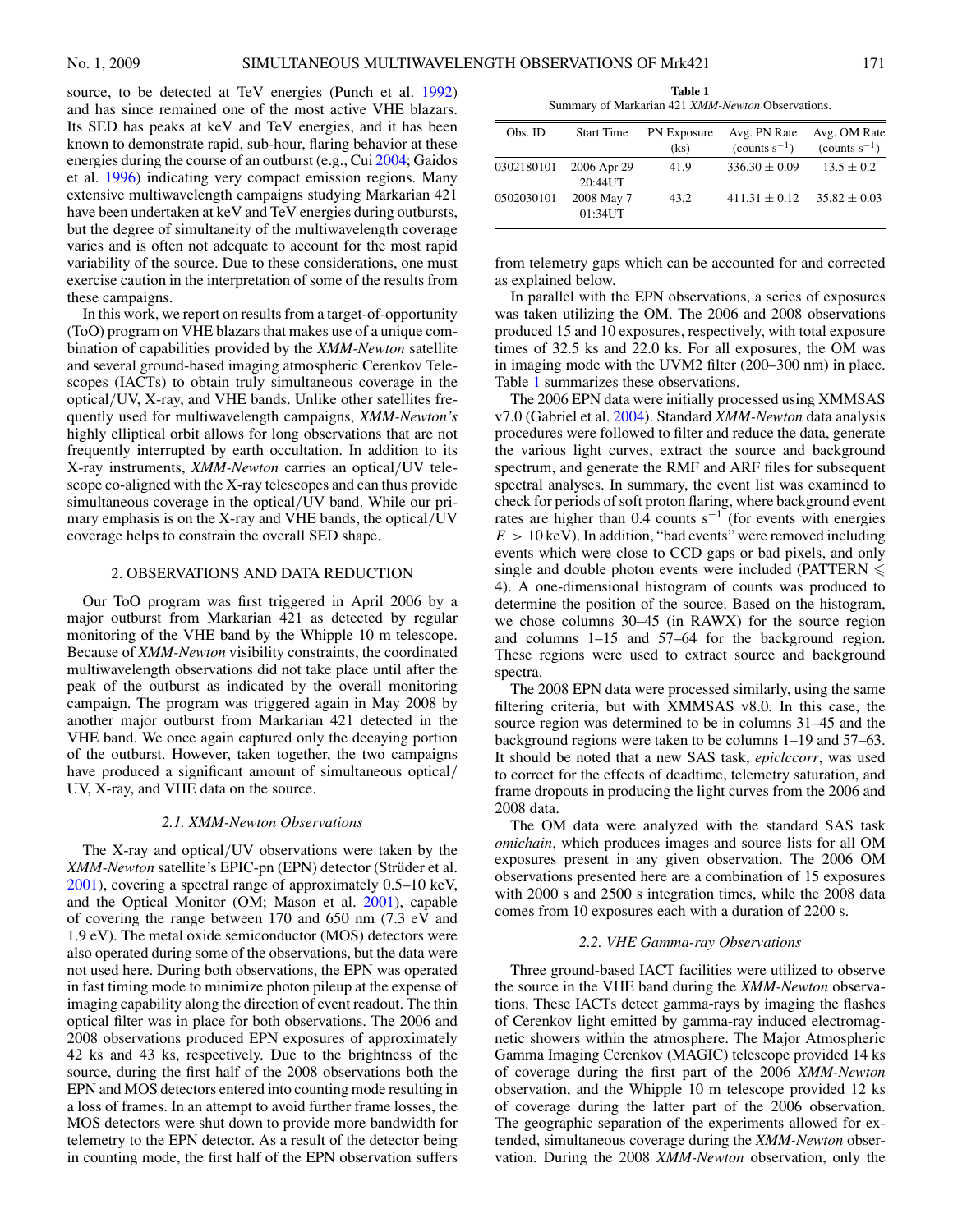**Table 2** Whipple Event Selection Parameters

| Parameter       | Values for Cuts                         |
|-----------------|-----------------------------------------|
| Trigger level   | $>$ 30 digital counts                   |
| Shape cuts      | $0^{\circ}05 <$ width $< 0^{\circ}12$   |
|                 | $0°3 <$ length $< 0°25$                 |
| Muon cut        | Length/size $< 0$ 0004 dc <sup>-1</sup> |
| Distance cut    | $0^\circ$ 4 < distance < 1.0            |
| Orientation cut | $\alpha$ < 1.5°                         |

Very Energetic Radiation Imaging Telescope Array System (VERITAS) was used, providing 9 ks of VHE coverage.

# *2.2.1. Whipple Data*

The Whipple 10 m IACT (Kildea et al. [2007\)](#page-9-0) focuses Cerenkov light on a camera composed of 499 photo multiplier tubes (PMTs). The energy threshold for the Whipple 10 m is near 400 GeV. There are two modes used for taking data. During the 2006 observation, 2 hr of data were taken in TRACKING mode, where the source is centered in the camera, and 2 hr of data were taken in ON*/*OFF mode, where half of the data runs are offset from the source by 30 minutes in right ascension to provide an independent measurement of background events (primarily cosmic rays). The runs each had a duration of 28 minutes, and the total time on source for the Whipple 10 m telescope was 3 hr on 2006 April 30 from 4:37 UT to 8:05 UT. The observations were taken with a source elevation range of 45◦–79◦, with an average elevation of 64◦ and during favorable weather conditions.

Whipple data reduction involves two stages, image cleaning and image parameterization. In the cleaning stage, the data is flat-fielded using a run during which a nitrogen arc lamp is pulsed to illuminate the camera's pixels. Any differences between night-sky background between ON and OFF runs is also accounted for at this stage. In addition, pixels that make up shower images are selected and the remaining background pixels are then removed prior to image parameterization (Punch et al. [1991\)](#page-10-0). During the image parameterization stage, each Cerenkov image in the telescope's camera is characterized by an ellipse, using a moment analysis of the recorded signal amplitudes in each pixel. Each shower is characterized by the major axis (*length*), minor axis (*width*), the angle between the major axis of an image's ellipse and a line from the centroid of the ellipse to the source position  $(\alpha)$ , the length of this line (*distance*), and the overall signal of the shower (*size*). These are known as Hillas parameters and they allow for the removal of the primary source of background, cosmic rays, by exploiting the intrinsic differences in the development of hadronic cosmic ray and gamma-ray showers (Hillas [1985\)](#page-9-0). These differences result in different distributions of light at ground level and cuts can be used to select events most likely to be gamma rays. Standard cuts were made on the Hillas parameters, as shown in Table 2, to reject as many background events as possible while still retaining many gamma-ray candidates.

The runs taken in ON*/*OFF mode obtain a direct measurement of background from the off-source runs, while in TRACKING mode a "tracking ratio" is used to estimate the background. Gamma-ray events should have a small *α* parameter if the source is centered in the field of view, so events with large values for *α* can be used to estimate the background if the ratio between background rates at small and large values of *α* is known in the absence of a source. This "tracking ratio" used here was found by taking observations of blank sky fields with no detected

**Table 3** MAGIC Cuts

| MAUIU UUS                    |                                                                      |  |  |  |  |
|------------------------------|----------------------------------------------------------------------|--|--|--|--|
| Parameter                    | Values for Cuts                                                      |  |  |  |  |
| Number of shower islands     | $\leq$ 3                                                             |  |  |  |  |
| Number of used pixels        | >5                                                                   |  |  |  |  |
| Leakage                      | ${<}0.3$                                                             |  |  |  |  |
| Gamma/hadron separation cuts |                                                                      |  |  |  |  |
| $\theta^2$                   | < 0.046                                                              |  |  |  |  |
| Area                         | $< 0.265 \times (1 - 0.0803 \times (\log 10(\text{size}) - 5.77)^2)$ |  |  |  |  |
| Standard time cuts           | Slope > (distance $-0.5 \times 7.2$ )                                |  |  |  |  |

**Note.** Leakage parameter is defined as the ratio of the signal in the outer pixels of the camera to the total signal.

VHE sources throughout the 2005–2006 observing season. It is defined as the ratio of the integrated number of events between  $\alpha = 0^\circ - 15^\circ$  and those between  $\alpha = 20^\circ - 65^\circ$ . Once it is calculated, the tracking ratio is used to estimate background rates for all TRACKING observations.

#### *2.2.2. MAGIC Data*

MAGIC is the largest single dish Cerenkov telescope in operation (Baixeras et al. [2004;](#page-9-0) Cortina et al. [2005\)](#page-9-0). A 17 m tesselated reflector focuses the light from air showers on a camera composed of 576 PMTs. For high elevation angle observations, the MAGIC trigger threshold currently reaches down to 50–60 GeV (Albert et al. [2008\)](#page-9-0).

The measurements reported in this article were conducted from 2006 April 29 21:32 UT to 2006 April 30 00:59 UT at elevation angles spanning 49◦–81◦. MAGIC observed the source employing the so-called *wobble* mode (Fomin et al. [1994\)](#page-9-0), during which the telescope alternates between tracking two (or more) opposing sky directions, each 0.<sup>2</sup> off-source, for 20 minutes each (Anderhub et al. [2009\)](#page-9-0). After removing events not containing sufficient information for further analysis (see Table 3 top), events from accidental triggers, triggers from nearby muons, and data affected by adverse meteorological conditions, 2.8 hr out of the 3.8 hr of data were used for further analysis.

The data were processed using the analysis and reconstruction software package for MAGIC data (Bretz & Dorner [2008\)](#page-9-0). A description of the different analysis steps can be found in Gaug et al. [\(2005\)](#page-9-0), Albert et al. [\(2008\)](#page-9-0), and Bretz [\(2005\)](#page-9-0). For this analysis, the signal has been extracted using a spline algorithm. After calibration, the shower images were cleaned of background noise by requiring a minimum photoelectron signal in the pixels as well as temporal coincidence with adjacent pixels (time image cleaning; see Anderhub et al. [2009\)](#page-9-0). The recorded events are characterized by several image parameters based on the shower light distribution (among them the previously mentioned Hillas parameters) and on the temporal shower development in the camera plane (*slope*; see Anderhub et al. [2009\)](#page-9-0). True gamma-ray events coming from the observed source are extracted from the hadronic background by cuts in this image parameter space, using the separation cuts listed at the bottom of Table 3. Events originating from the source are selected by a cut on  $\theta^2$  (where  $\theta$  is the angular distance between the expected source position and the reconstructed gammaray arrival direction). Gamma-ray events are then separated from background events by a *size* dependent parabolic cut in *width*  $\times$  *length*  $\times \pi$  (Riegel et al [2005\)](#page-10-0).

The Markarian 421 observations presented here are among the first data taken by MAGIC after major hardware updates in April 2006. Due to these changes, a thorough examination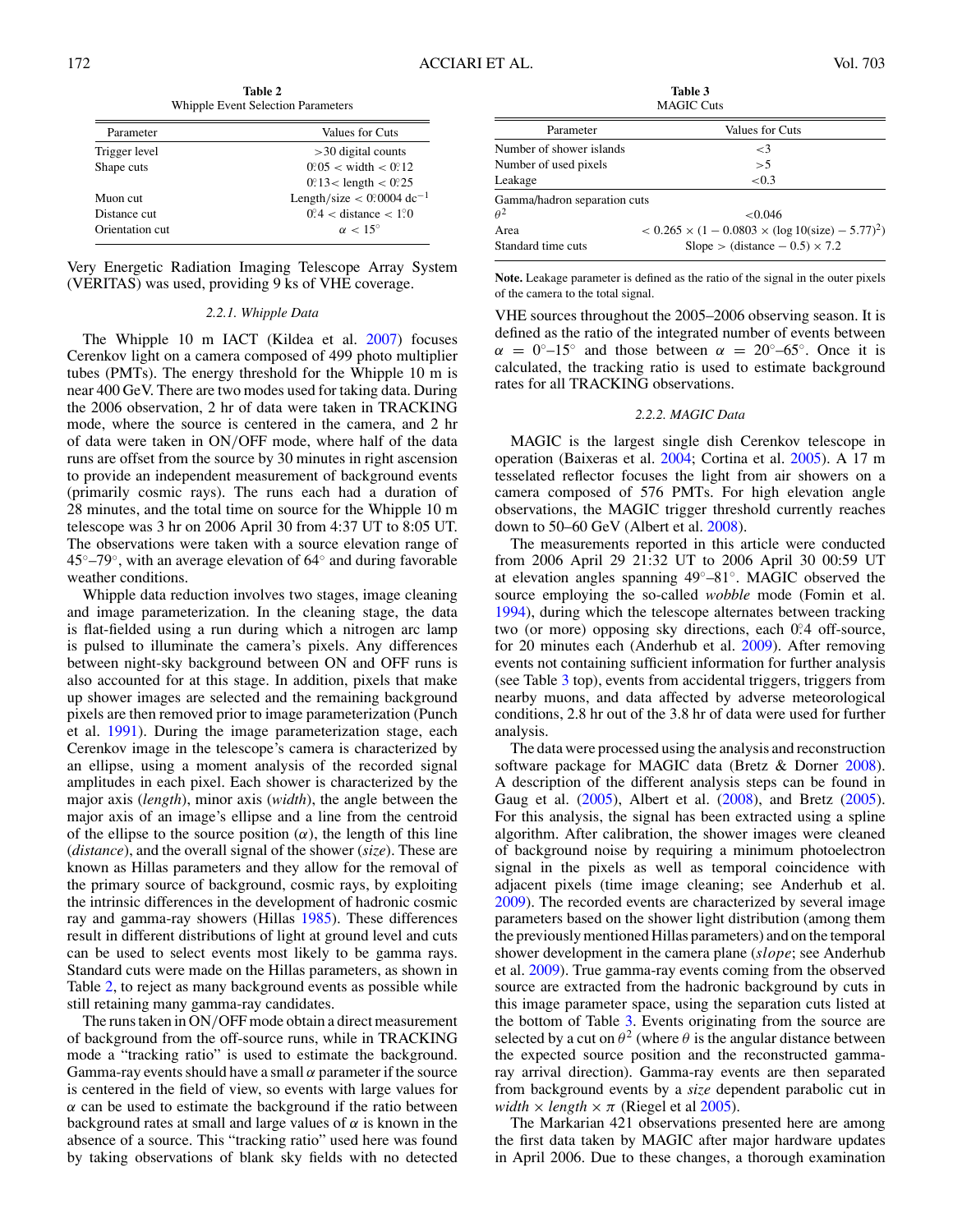|                    | 1.1111                |
|--------------------|-----------------------|
| Parameter          | Values for Cuts       |
| Size               | $>400$ digital counts |
| Pixels             | $\geqslant$           |
| <i>Distance</i>    | $\leq 1.43$           |
| Mean scaled width  | 0.05 < MSW < 1.16     |
| Mean scaled length | 0.05 < MSL < 1.36     |
|                    |                       |

**Table 4** VERITAS Cuts

of the data was undertaken to ensure its reliability. Despite the hardware changes, all MAGIC subsystems were working as expected with the exception of an unstable trigger behavior for some PMTs, leading to an early signal arrival time for those affected. A careful study of the systematics in the low-energy region has been conducted, leading to the decision of raising the energy threshold to 250 GeV (Anderhub et al. [2009\)](#page-9-0).

#### *2.2.3. VERITAS Data*

VERITAS is an array of four 12 m diameter IACTs each focusing light on a camera consisting of 499 PMTs. Utilizing multiple telescopes provides a stereoscopic view of showers, making it possible to significantly reduce muon events. This substantially improves the low-energy performance of the detector since images produced from nearby muons are otherwise virtually indistinguishable from images produced by low-energy gamma rays. Therefore, the array allows for a lower energy threshold than possible with a single telescope of the same size operating alone. For VERITAS, this threshold is near 275 GeV. In addition, stereoscopic observations facilitate a much improved determination of the core position of showers and thus provide improved energy resolution and background rejection.

During the 2008 observation, VERITAS took data on Markarian 421 while operating in *wobble* mode, with an offset angle of 0.5. To provide background estimations using this observation mode, we follow the reflected-region model (Berge, Funk, & Hinton [2007\)](#page-9-0) where one collection region is placed at the source position and others of equal size are placed at equal offsets from the center of the field of view and used for background measurements. VERITAS observed Markarian 421 for 2.5 hr on 2008 May 7 from 3:59 UT to 6:28 UT using a series of 20 minute runs, with an effective exposure time of 129.7 minutes. The observations were taken as the source elevation ranged from 79◦ to 55◦. Data quality checks confirmed good weather during the observations.

The VERITAS data from 2008 was analyzed with VERITAS Gamma-ray Analysis Suite (VEGAS), the standard VERITAS analysis package (Cogan et al. [2007\)](#page-9-0). The shower images were first corrected for relative gains and cleaned to remove isolated pixels. The images were then parameterized in a similar manner as for Whipple analysis. Initial quality cuts were made on the images' *size*, pixel count, and *distance*. For this analysis, events that survived the initial cuts but only contained data from the two telescopes with the smallest physical separation were removed. This smaller separation distance results in a greater number of muons surviving the initial cuts, and in addition these events can distort the calculation of impact distance due to the relatively small distance between the telescopes. After stereoscopic reconstruction and calculation of each event's impact distance (distance from the shower core to the telescope), the events were parameterized using the quantities mean scaled width (MSW) and mean scaled length (MSL; Konopelko [1995;](#page-10-0) Daum et al. [1997\)](#page-9-0). These parameters are found by scaling the

**Table 5** Gamma-ray Data Run Information

| Facility/Date  | Time     | <b>Wobble Direction</b>                            | Significance $(\sigma)$ |
|----------------|----------|----------------------------------------------------|-------------------------|
| <b>MAGIC</b>   |          |                                                    |                         |
| 2006 Apr 29    | 21:29 UT | $0°.40+000$                                        | 12.0                    |
|                | 21:49 UT | $0^{\circ}\!\!\!\!\!340 + 180$                     | 9.3                     |
|                | 22:41 UT | $0°.40 + 180$                                      | 5.0                     |
|                | 22:51 UT | $0^\circ\hskip-2pt .40\hskip-2pt +\hskip-2pt .000$ | 7.6                     |
|                | 23:11 UT | $0.40 + 180$                                       | 8.4                     |
|                | 23:31 UT | $0^{\circ}\!\!\!.40 + 000$                         | 8.9                     |
|                | 23:52 UT | $0°40+180$                                         | 6.6                     |
| 2006 Apr 30    | 00:12 UT | $0^\circ\hskip-2pt .40\hskip-2pt +\hskip-2pt .000$ | 6.0                     |
|                | 00:32 UT | $0^{\circ}\!\!\!\!\!340 + 180$                     | 5.9                     |
|                | 00:53 UT | $0^\circ\hskip-2pt .40\hskip-2pt +\hskip-2pt .000$ | 4.4                     |
|                |          | <b>TOTAL</b>                                       | 23.7                    |
| Whipple        |          |                                                    |                         |
| 2006 Apr 30    | 04:37 UT | <b>TRACKING</b>                                    | 4.9                     |
|                | 05:05 UT | <b>TRACKING</b>                                    | 5.4                     |
|                | 05:39 UT | <b>TRACKING</b>                                    | 6.6                     |
|                | 06:07 UT | <b>TRACKING</b>                                    | 3.7                     |
|                | 06:37 UT | ON/OFF                                             | 4.8                     |
|                | 07:37 UT | ON/OFF                                             | 5.3                     |
|                |          | <b>TOTAL</b>                                       | 12.5                    |
| <b>VERITAS</b> |          |                                                    |                         |
| 2008 May 7     | 03:59 UT | 0.5 <sub>N</sub>                                   | 15.5                    |
|                | 04:21 UT | $0^\circ$ 5 S                                      | 15.4                    |
|                | 04:43 UT | 0.5 E                                              | 16.9                    |
|                | 05:04 UT | 0.5 W                                              | 13.5                    |
|                | 05:26 UT | 0.5 <sub>N</sub>                                   | 15.2                    |
|                | 05:47 UT | $0^\circ$ :5 S                                     | 14.6                    |
|                | 06:08 UT | 0.5 E                                              | 13.7                    |
|                |          | <b>TOTAL</b>                                       | 39.6                    |
|                |          |                                                    |                         |

**Notes.** Some data were removed due to adverse meteorological conditions.

width and length parameters for a given telescope by the average expected values from simulations, given an impact distance and size and then finding the average for all telescopes involved in an event. Cuts on MSW and MSL were made to separate gammaray events from cosmic-ray events. Table 4 details the cuts that are discussed above. A summary of all VHE gamma-ray data is shown in Table 5.

#### 3. RESULTS

# *3.1. Time Averaged VHE Gamma-ray Spectra*

We followed the procedures from Mohanty et al. [\(1998\)](#page-10-0) in constructing a spectrum based on the Whipple data. This method depends on separate energy estimates for both on-source and off-source runs, so the runs taken in the TRACKING mode were matched to contemporaneous OFF runs taken at similar elevation angles. The selected matched runs were taken within 2 days of the Markarian 421 observations and at elevation angles within 1<sup>°</sup> of the corresponding TRACKING runs. The energy spectrum was fit using a simple power law:

$$
\frac{dN}{dE} = F_0 \cdot 10^{-11} \cdot \left(\frac{E}{1 \text{ TeV}}\right)^{-\alpha} \cdot \frac{\text{photons}}{\text{TeV cm}^2 \text{ s}}.
$$
 (1)

Finding best-fit parameters of  $\alpha = 2.23 \pm 0.38$  and  $F_0 =$ 2.65 ± 0.77 yielding a  $\chi^2$ /dof of 0.17/3 (*P* = 98.2%). Uncertainties are statistical only.

The MAGIC spectrum has been derived on the same data basis as the light curve but a somewhat looser area cut was applied.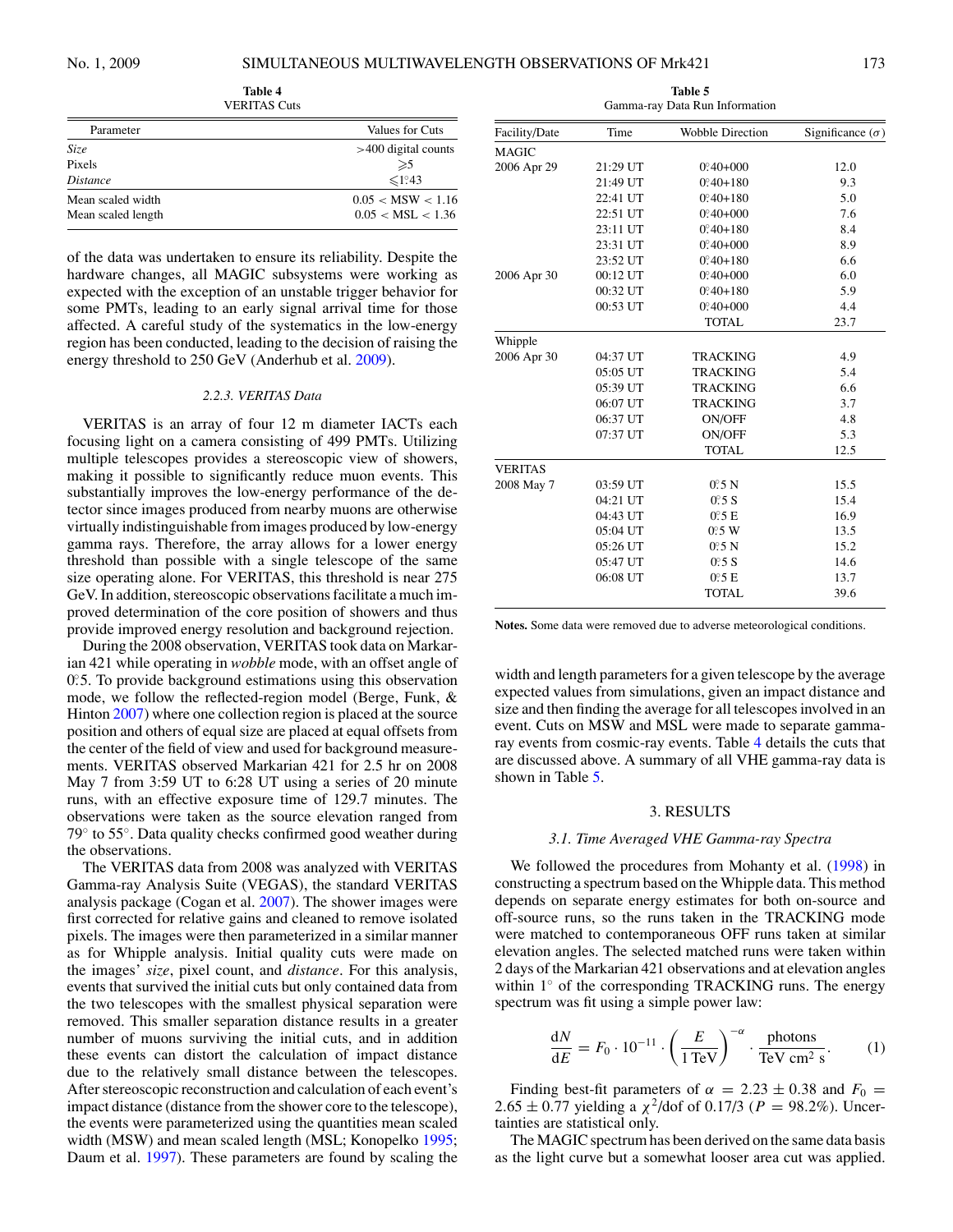<span id="page-6-0"></span>

**Figure 1.** VHE spectral analysis results, showing the data obtained with MAGIC (squares;  $\alpha$  = 2.28  $\pm$  0.09 and  $F_0$  = 2.49  $\pm$  0.17), Whipple (diamonds;  $\alpha = 2.23 \pm 0.38$  and  $F_0 = 2.65 \pm 0.77$ ), and VERITAS (crosses;  $\alpha = 2.91 \pm 0.13$ and  $F_0 = 2.01 \pm 0.15$ ).

This cut yielded a constant cut efficiency as a function of energy of 90% for Monte Carlo simulated gamma-ray events, increasing the gamma-ray event statistics at the threshold (Albert et al. [2009\)](#page-9-0). The energies of the gamma events were reconstructed using a random forest regression method (Breiman [2001;](#page-9-0) Albert et al. [2007c\)](#page-9-0) trained with Monte Carlo events. The MAGIC spectrum was modeled similarly to the Whipple spectrum, finding best fit parameters of  $\alpha$  = 2.28  $\pm$  0.09 and  $F_0$  = 2.49  $\pm$  0.17, yielding a  $\chi^2$ /dof of 2.04/4 ( $P = 72.9\%$ ). All the stated uncertainties for MAGIC are purely statistical. The energy scale is known with an uncertainty of  $\pm 16\%$ , the flux normalization within a systematic error of 11% (not including the energy scale error), and the fitted power-law slope has a systematic uncertainty of ±0*.*2 (Albert et al. [2008\)](#page-9-0).

For the MAGIC analysis, an additional systematic uncertainty is provided to account for possible effects arising from the hardware instability mentioned above. These effects consist of a moderate loss of low-energy showers as well as a minor additional uncertainty in the image parameter calculation for showers of higher energy. The effect on the differential flux level is estimated to be 10% from 250 GeV to 400 GeV and 3% for higher energies (Anderhub et al. [2009\)](#page-9-0).

The spectral analysis for the VERITAS data was performed using the VEGAS analysis package (Cogan et al. [2007\)](#page-9-0), with the same model for background estimates as used for the light curve. The spectrum was again fit with a simple power-law model, finding best fit parameters of  $\alpha = 2.91 \pm 0.13$  and  $F_0 = 2.01 \pm 0.15$ , yielding a  $\chi^2$ /dof of 9.66/8 (*P* = 29.0%). Again, stated uncertainties are statistical only. The results from the spectral fits for all VHE data can be seen in Figure 1.

## *3.2. Spectral Energy Distribution and Modeling*

The X-ray spectrum was initially fit using XSPEC 12. The data were fit with a power law modified by interstellar absorption, yielding a value for the photon index of  $\alpha = 2.258 \pm 0.002$ and  $2.153 \pm 0.002$  for the data obtained simultaneously with the 2006 MAGIC and Whipple 10 m observations, respectively. For X-ray data taken during the 2008 VERITAS observations, a photon index of  $\alpha = 2.519 \pm 0.010$  was found. The hydrogen column density was left as a free parameter for all fits, finding values



**Figure 2.** SED with the SSC model for the 2006 (teal blue) and 2008 (red) data. The data from *XMM-Newton* OM, *XMM-Newton* EPN, MAGIC, Whipple, and VERITAS are shown with triangles, filled circles, squares, diamonds, and crosses, respectively, with data taken during the MAGIC, Whipple, and VERITAS observation times shown in green, blue and red.

of  $3.16 \times 10^{20}$  cm<sup>-2</sup>,  $2.25 \times 10^{20}$  cm<sup>-2</sup>, and  $4.51 \times 10^{20}$  cm<sup>-2</sup> for the data obtained simultaneously with the MAGIC, Whipple 10 m, and VERITAS observations, respectively. Using these results, the spectrum was unfolded and de-absorbed to derive the intrinsic X-ray spectrum of Markarian 421. Only statistical errors were taken into account here. In addition, the count rates found for the OM exposures were converted to flux using the standard conversion factor<sup>58</sup> and an average point was determined for each time interval. In addition, using the ultraviolet extinction law from Cardelli et al. [\(1989\)](#page-9-0), the absolute extinction for the UVM2 band was calculated to be *A*(UVM2)  $= 0.13$ , allowing for de-reddening of the OM data using a correction factor of 1.13.

Figure 2 shows the broadband SEDs corresponding to the three epochs of VHE observations. It is important to note that within each epoch the multiwavelength data are genuinely simultaneous. Spectral variability is observed between epochs.

Modeling of the SEDs was carried out using a leptonic model (Böttcher & Chiang  $2002$ ). In this model, the spectral distribution of injected electrons is described by a power law with low- and high-energy cutoffs of  $γ_{min}$  and  $γ_{max}$ , respectively. The emitting region is assumed to be in a state of temporary equilibrium and of spherical shape, with radius *R*, and moves out along the jet at relativistic speed  $v/c = (1 - 1/\Gamma^2)^{1/2}$ , where Γ is the bulk Lorentz factor. As the emitting region moves along the jet, particles cool due to radiative losses and may escape from the region. The timescale of these escapes is factored into the model as  $t_{\text{esc}} = \eta R/c$ , with  $\eta \geq 1$ . The radiative processes considered include synchrotron radiation, SSC, and inverse Compton scattering of external photons. However, we found that a model with a negligible contribution from external photons (i.e., a pure SSC model) provides a good match to the SEDs during both observations. In addition, the SED matches have been absorbed with the extragalactic background light model discussed in Franceschini et al. [\(2008\)](#page-9-0). The values for magnetic field and the spectral index of the injected electrons were varied until a good match was found for the 2006 and 2008 SEDs. The parameters for these models are shown in Table [6.](#page-7-0) The models are also shown in Figure 2.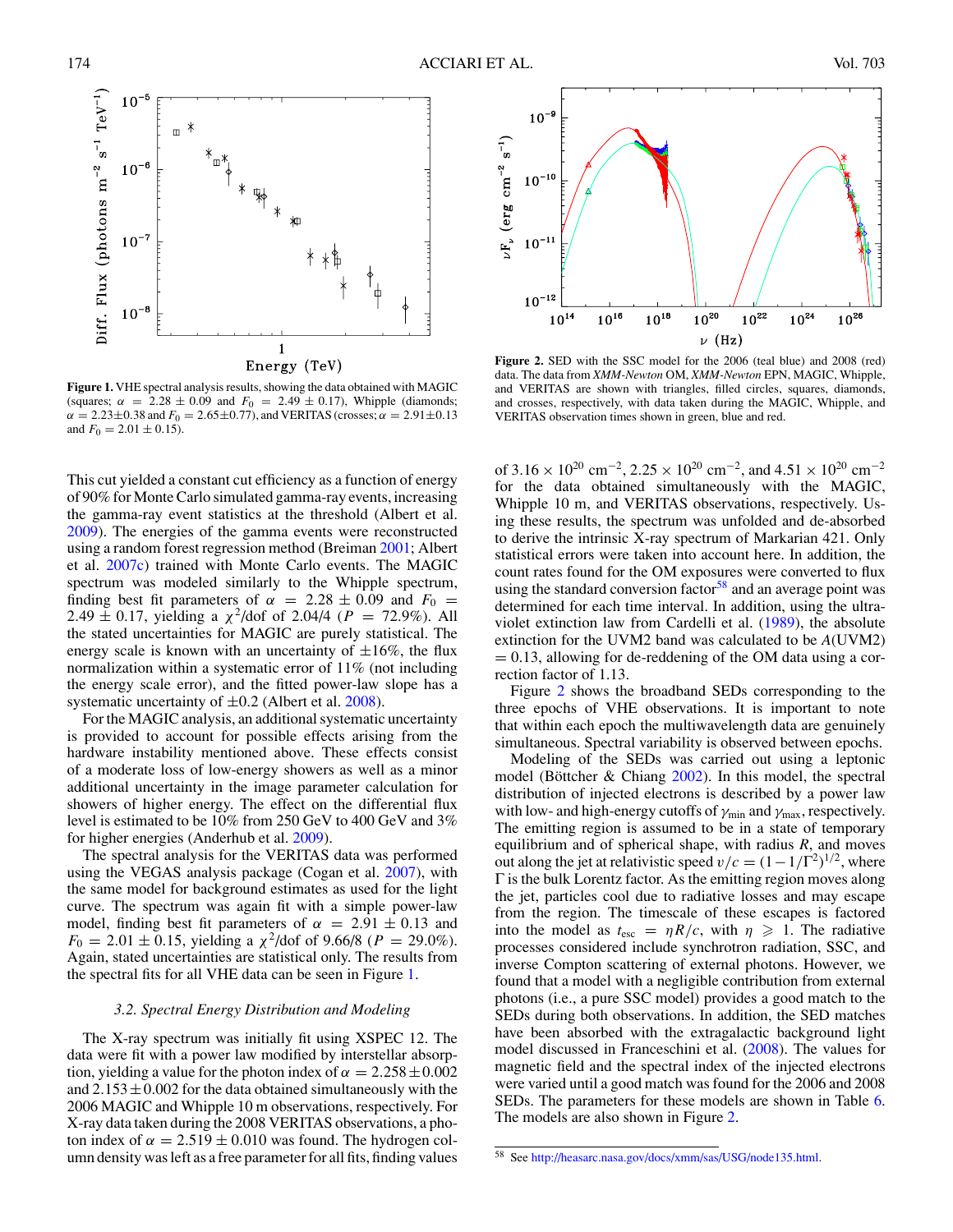<span id="page-7-0"></span>

**Figure 3.** Light curves from (a) 2006 observations and (b) 2008 observations. *XMM-Newton* OM data (200–300 nm) is shown with triangles in units of counts s−1. *XMM-Newton* EPN data (0.5–10.0 keV) is shown with filled circles in units of counts s<sup>-1</sup>. Error bars for the EPN data are smaller than the data points. The data from MAGIC, Whipple, and VERITAS are shown with squares, diamonds, and crosses, respectively, in units of photons cm<sup>-1</sup> s<sup>-2</sup> (above 250 GeV). Note that the EPN and OM scales differ on the 2006 and 2008 panels.

**Table 6** Model Parameters

|                            | nouer i arameters                         |                                           |
|----------------------------|-------------------------------------------|-------------------------------------------|
| Parameter                  | 2006 Value                                | 2008 Value                                |
| $\gamma_{\min}$            | $4.2 \times 10^{4}$                       | $3.3 \times 10^{4}$                       |
| $\gamma_{\text{max}}$      | $5.0 \times 10^5$                         | $4.0 \times 10^{5}$                       |
| Injection electron         | 2.6                                       | 3.2                                       |
| Spectral index             |                                           |                                           |
| Escape time parameter      | $\eta_{\rm esc}=3$                        | $\eta_{\rm esc}=3$                        |
| $(t_{\rm esc} = \eta R/c)$ |                                           |                                           |
| Magnetic field at $z_0(G)$ | 0.48                                      | 0.68                                      |
| Bulk Lorentz factor        | $\Gamma = 20$                             | $\Gamma = 20$                             |
| Blob radius (cm)           | $3.0 \times 10^{15}$                      | $3.0 \times 10^{15}$                      |
| Observing angle (deg)      | $\theta_{\rm obs} = 2.87$                 | $\theta_{\rm obs} = 2.87$                 |
| $L_e$ (jet)                | $7.76 \times 10^{42}$ erg s <sup>-1</sup> | $1.06 \times 10^{43}$ erg s <sup>-1</sup> |
| $L_B$ (jet)                | $3.11 \times 10^{42}$ erg s <sup>-1</sup> | $6.24 \times 10^{42}$ erg s <sup>-1</sup> |
| $L_B/L_e$                  | 0.40                                      | 0.59                                      |
|                            |                                           |                                           |

#### *3.3. Cross-band Correlation*

The VHE, X-ray, and UV light curves are shown in Figure 3 with  $1\sigma$  uncertainties. The X-ray light curve was initially binned using a time interval of 500 s, while the bins for the VHE light curves were primarily determined by the standard length of data runs for the respective telescopes. The Whipple 10 m, MAGIC, and VERITAS data are in 28 minute, 22 minute, and 20 minute bins, respectively. To provide a direct comparison between the results obtained with different VHE experiments, we show the gamma-ray fluxes above a common energy threshold (250 GeV). To reach this threshold for the Whipple 10 m, the flux was extrapolated from the power-law spectrum fit to the data.

In addition, contemporaneous data taken on the Crab Nebula, a standard candle for VHE experiments, were studied to assess systematic uncertainty in the flux calibration of the VHE data. The systematic uncertainty in flux calibration between the MAGIC and VERITAS experiments was estimated to be on the order of 10% with MAGIC systematically measuring a lower flux than VERITAS. The systematic uncertainty in the Whipple

10 m and VERITAS flux calibration was found to be on the order of 40% with the Whipple 10 m systematically measuring a higher flux than VERITAS. These systematic uncertainties are not included in the data.

The error bars on the VHE data are relatively large, so in order to quantify the variability, we first tested the entire light curve by fitting a constant flux value to the data. The resulting fit had a  $\chi^2_\nu$  of 3.92 for 20 degrees of freedom. Similarly, as the MAGIC data made up the most variable portion of the VHE light curve, these data alone were fit to a constant, with a  $\chi^2_\nu$  of 5.22 for 6 degrees of freedom. This inconsistency of the data with fits to a constant indicates significant variability in the VHE band. Markarian 421 also varied significantly at X-ray energies during the 2006 observation, with the count rate initially decreasing during the course of the MAGIC observation and slowly increasing during the Whipple observation. Though both showed significant variability, the X-ray and VHE data from 2006 do not appear to be correlated.

To examine the X-ray/VHE correlation more closely, we show in Figure [4](#page-8-0) the measured VHE flux and X-ray count rates. The X-ray data were rebinned to match the resolution of the corresponding VHE data. To quantify the correlation and examine the uncertainty in this correlation, we used a method similar to that discussed in Albert et al. [\(2007b\)](#page-9-0). A set of 25,000 light curves was simulated based on the Gaussian errors of the data points in the X-ray and VHE bands, respectively. For each pair of simulated X-ray/VHE light curves, the value of Pearson's r was calculated. A histogram of these possible *r* values was generated, giving an average *r* value of  $-0.050 \pm 0.050$ , indicating a lack of correlation.

To compare to previous work, the best-fit correlation between the X-ray and VHE bands found in Błażejowski et al.  $(2005)$  $(2005)$  is plotted in Figure [4](#page-8-0) (dotted line). In order to carefully compare this previous result to our results, the PIMMS tool<sup>59</sup> was used to convert the *RXTE* count rates to *XMM-Newton* count

<sup>59</sup> See [http://heasarc.gsfc.nasa.gov/Tools/w3pimms.html.](http://heasarc.gsfc.nasa.gov/Tools/w3pimms.html)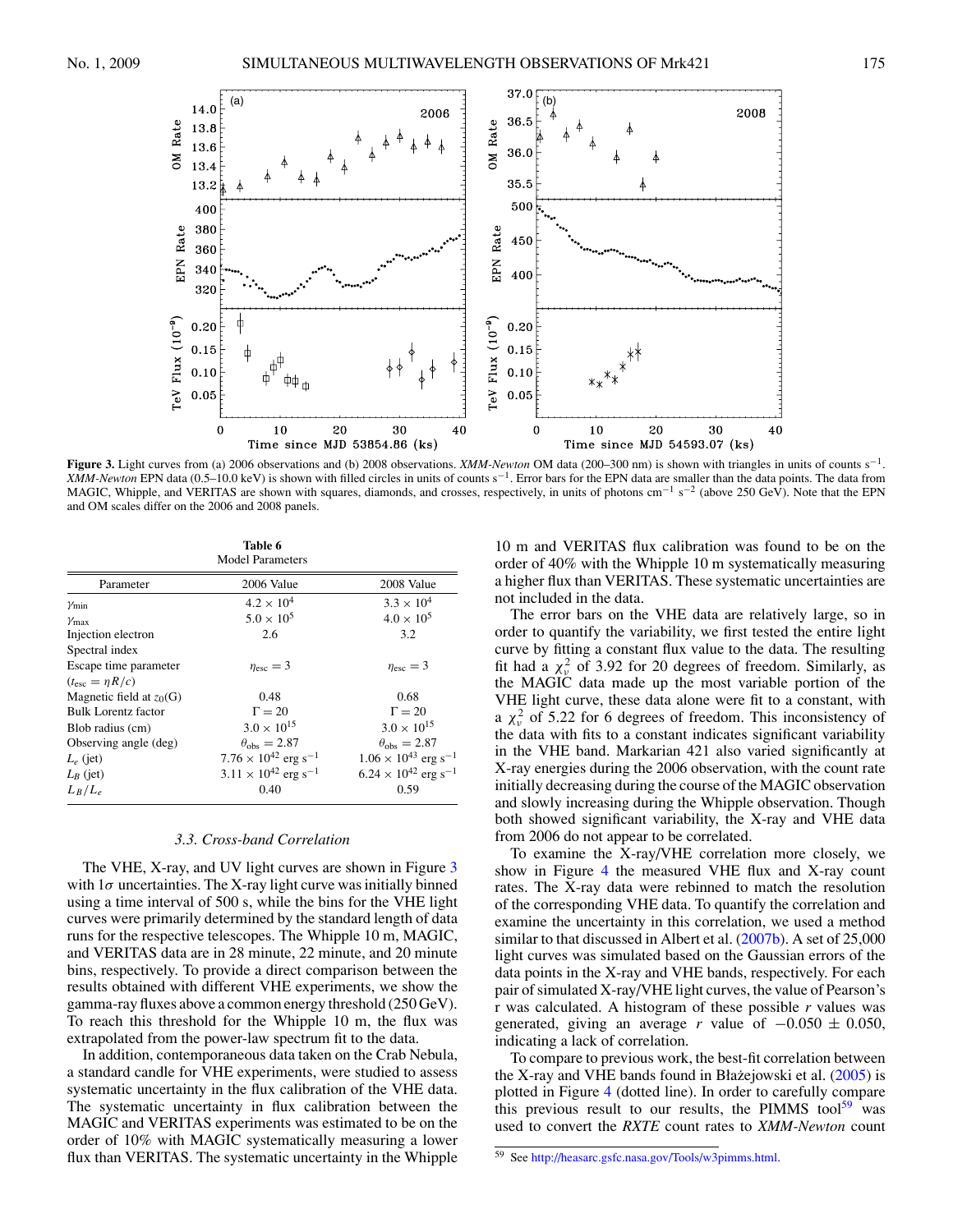<span id="page-8-0"></span>

**Figure 4.** Simultaneous *XMM-Newton* EPN (0.5–10 keV) and VHE data to search for correlation between the two bands. MAGIC data points are designated by squares, Whipple points by diamonds, and VERITAS points by crosses. All *XMM-Newton* data used for this plot was analyzed with XMMSAS version 8.0.0 to maintain consistency. The dotted line is the X-ray/VHE correlation best fit from Błażejowski et al.  $(2005)$  $(2005)$  converted to the appropriate units. The dot-dashed line has the same slope but is scaled to the average of our Whipple 10 m results.

rates, taking into account energy range, spectral shape, and hydrogen column density. To more directly compare our data to Błażejowski et al.  $(2005)$  $(2005)$ , we scaled the correlation to match our Whipple 10 m points in Figure 4 (dot-dashed line). The overall normalization shift could be a reflection of hysteresis on long timescales. Although the scatter in the VHE points are large, the VERITAS points are systematically below the scaled correlation. This effect is made worse by the fact that the Whipple 10 m points are known to be systematically higher than the VERITAS points (by 40%).

There appears to be no correlation between the VHE and UV variations, most notably during the first half of the 2006 observation, where the UV rates increase as the VHE flux decreases. However, the UV rates during both observations appear to roughly follow the trend of the X-ray rates, with a significantly higher rate during the 2008 observation. Using the same method as used above to examine correlations between the VHE and X-ray bands, we found an average value for Pearson's *r* of  $0.940 \pm 0.001$  for the total set of X-ray and UV data, indicating strong correlation.

### *3.4. Spectral Hysteresis*

We also examined the spectral evolution of the X-ray data to determine if any hysteresis was present during the observations indicating a dependence of the system on previous states. The data were divided into three energy bands in order to calculate hardness ratios: 0.5–1 keV, 1–3 keV, and 3–10 keV. These bands were chosen such that each band contains a roughly equal number of counts. Figure 5 shows the evolution of the hardness ratios versus intensity (in terms of count rates) through the flare seen in the 2006 data (which peaks near 17–18 ks into the observation; see Figure [3\)](#page-7-0). Spectral hysteresis is clearly seen during this rapid flare. Clockwise patterns indicate a lag in the response of lower-energy photons with respect to that of higherenergy photons. Similar patterns have been seen previously



**Figure 5.** Hardness ratio vs. intensity plots to study spectral hysteresis during the increase in activity centered around 17 ks into the 2006 *XMM-Newton* observation. Three bands are used for this analysis. The upper panel uses (3– 10 keV)*/*(1–3 keV) for the hardness ratio, the middle panel uses (1–3 keV)*/* (0.5–1 keV), and the bottom panel uses (3–10 keV)*/*(0.5–1 keV). The arrows indicate the progression of time. Clockwise hysteresis is present in all three panels, indicating a lag in the lower energy bands.

(e.g., Brinkmann et al. [2001\)](#page-9-0), though counter-clockwise patterns have been observed as well (Cui [2004\)](#page-9-0). Different hysteresis patterns indicate a complex mechanism that may differ between outbursts.

No rapid flares were observed during the 2008 observation. Examination of the entire 2008 observation did not reveal any overall spectral hysteresis pattern occurring on the order of several hours. Similarly, no overall hysteresis was found when considering the entire 2006 observation.

# 4. DISCUSSION

This work provides the results from a ToO campaign with the primary focus of studying the rapid flaring activity of blazars on sub-hour timescales in both the X-ray and VHE bands. In addition, these observations expand the pool of truly simultaneous, multiwavelength observations of blazars, essential for the study of correlations during rapid flares. The variability observed during the 2006 outburst in the simultaneous X-ray and VHE observations should be enough to provide useful information about a correlation, if any, between the two energy bands. In addition, the observations from 2008 during a separate outburst provide an extended picture for investigating possible correlations between these two bands. Rapid X-ray and VHE flares are often expected to be correlated in one-zone SSC scenarios, as all photons are expected to originate from the same population of electrons. Examination of the observed SEDs can provide additional constraints on model parameters and reveal what factors strongly affect each flare's spectral profile.

The SED fits show a steeper spectrum for the 2008 observation than for the 2006 observation, particularly at X-ray energies. This is intriguing as previous investigations have observed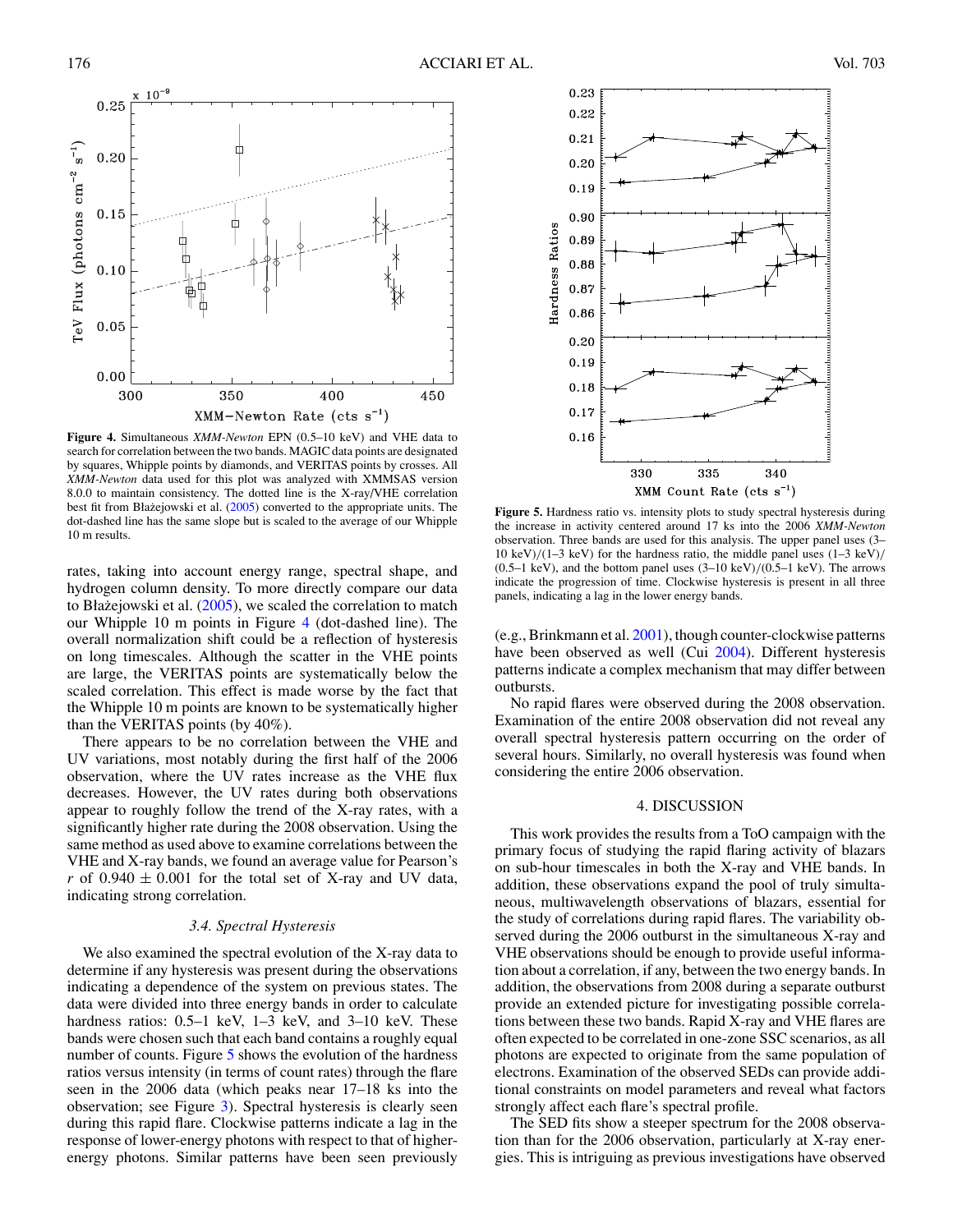<span id="page-9-0"></span>spectral hardening with increased flux (e.g., Xue et al. [2006\)](#page-10-0). In addition, both peaks in the SED show a slight shift to lower energies during the 2008 observation where previous investigation has shown a shift to higher energies with increased luminosity (e.g., Błażejowski et al.  $2005$  $2005$ ). Figure 2 shows that our one-zone SSC model fits both the 2006 and 2008 data quite well.

Historically, multiwavelength monitoring campaigns have observed correlation between the X-ray and VHE emission in Markarian 421, though the data sets are not comprised entirely of strictly simultaneous multiwavelength data (e.g., Błazejowski ˙ et al. 2005; Fossati et al. 2008). Though the dynamical range of the observed variability is not as large as that seen in previous long-term monitoring campaigns, we seem to be seeing shortterm variability that shows a different correlation pattern here. Surprisingly, both the 2006 data alone and the entire 2006*/* 2008 data set show no obvious correlation, with a Pearson's *r* for the entire X-ray/VHE data set of  $-0.050 \pm 0.050$ , though the SSC model fits the SEDs well (see Figures [2](#page-6-0) and [4\)](#page-8-0). This implies that the X-ray and VHE photons may originate from electrons with different energies, similar to what was observed during a study of PKS2155−304 (Aharonian et al. 2009). Other scenarios that could explain the observed variability patterns include the possibility of an inhomogeneous emission region or hadronic origin of the VHE emission. It is interesting to note that Markarian 421 is clearly behaving very differently here from what is usually reported of the source (e.g., Błażejowski et al. 2005), where the X-ray and VHE variabilities are seen to be strongly correlated. Such personality makes it difficult to generalize the results to other blazars.

In addition, the OM allowed for a detailed search for UV/Xray or UV*/*VHE correlations. Though previous multiwavelength campaigns on Markarian 421 have obtained optical, X-ray, and VHE data, correlations between the X-ray and optical data have either not been studied or were not significant (e.g., Albert et al.  $2007a$ ; Błażejowski et al.  $2005$ ; Horan et al.  $2009$ ). This study found the average rate from the *XMM-Newton* PN detector during the 2008 observation was about 20% higher than the rates measured during the 2006 observation. Examination of the OM data in the UV band shows that the count rate more than doubles between the 2006 and 2008 observation. The UV rate also appears to vary in step with the X-ray rate within the individual observations. Calculation of the Pearson's *r* value for the total UV/X-ray data set yielded a value of  $0.940 \pm 0.004$ , indicating a strong correlation. This provides direct observational evidence for a link between the emission mechanisms at X-ray and UV wavelengths. On the other hand, we found no apparent UV*/* VHE or X-ray/VHE correlation, implying that the seed photons for the inverse Compton process (to produce the VHE photons) cannot be provided by the UV or X-ray emission observed.

We also searched for hysteresis patterns in the X-ray data to provide further information about the outbursts. Hysteresis was observed during one rapid flare in the X-ray data from the 2006 observation. No rapid flares occurred during the 2008 observation. Spectral hysteresis has been commonly observed in blazars, but the phenomenon is not yet understood completely. In Kirk & Mastichiadis (1999), a simple model is used to produce spectral hysteresis patterns that may be observed during the course of a flare. In this model, the behavior is characterized by the relationship between three timescales associated with the duration of the flare variability  $(t_{\text{var}})$ , synchrotron cooling  $(t_{\text{cool}})$ , and particle acceleration  $(t_{\text{acc}})$ . The relationship between these timescales result in four possible cases that are discussed in detail. The clockwise hysteresis found in the X-ray data,

indicating a lag at lower energies in the X-ray band, coupled with the essentially symmetric shape of the flare in the X-ray light curve seems to indicate that the case with  $t_{\text{cool}} \gg t_{\text{var}} \gg t_{\text{acc}}$ is most relevant to this observation. The lag in the low-energy photons is a result of the inverse relationship between  $t_{\text{cool}}$ and the energy of the cooling particles. Although we observed clockwise patters in one of the observations, other patterns have also been observed. This is yet another example of the personality of the source and may indicate physical differences between individual flares and outbursts.

The VERITAS research was supported by grants from the U.S. Department of Energy, the U.S. National Science Foundation and the Smithsonian Institution, by NSERC in Canada, by Science Foundation Ireland, and by STFC in the U.K. We acknowledge the excellent work of the technical support staff at the FLWO and the collaborating institutions in the construction and operation of the instrument. D.G. and W.C. wish to acknowledge support by NASA through grants NNX06AB96G, NNX08AD76G, and NNX08AX53G. The MAGIC Collaboration thanks the Instituto de Astrofisica de Canarias for the excellent working conditions at the Observatorio del Roque de los Muchachos in La Palma. The support of the German BMBF and MPG, the Italian INFN, and Spanish MCINN is gratefully acknowledged. This work was also supported by ETH Research Grant TH 34*/*043, by the Polish MNiSzW Grant N N203 390834, and by the YIP of the Helmholtz Gemeinschaft.

*Facilities:* MAGIC, VERITAS, FLWO:10m, XMM

#### REFERENCES

- Aharonian, F. A. 2000, [New Astron.,](http://dx.doi.org/10.1016/S1384-1076(00)00039-7) [5, 377](http://adsabs.harvard.edu/cgi-bin/bib_query?2000NewA....5..377A)
- Aharonian, F. A., et al. 2009, [ApJ,](http://dx.doi.org/10.1088/0004-637X/696/2/L150) [696, L150](http://adsabs.harvard.edu/cgi-bin/bib_query?2009ApJ...696L.150A)
- Albert, J., et al. (MAGIC Collaboration) 2007a, [ApJ,](http://dx.doi.org/10.1086/518221) [663, 125](http://adsabs.harvard.edu/cgi-bin/bib_query?2007ApJ...663..125A)
- Albert, J., et al. (MAGIC Collaboration) 2007b, [ApJ,](http://dx.doi.org/10.1086/521382) [669, 862](http://adsabs.harvard.edu/cgi-bin/bib_query?2007ApJ...669..862A)
- Albert, J., et al. (MAGIC Collaboration) 2007c, Nucl. Instrum. Methods Phys. Res. A, [583, 494](http://adsabs.harvard.edu/cgi-bin/bib_query?2007NIMPA.583..494A)
- Albert, J., et al. (MAGIC Collaboration) 2008, [ApJ,](http://dx.doi.org/10.1086/525270) [674, 1037](http://adsabs.harvard.edu/cgi-bin/bib_query?2008ApJ...674.1037A)
- Albert, J., et al. (MAGIC Collaboration) 2009, [A&A,](http://dx.doi.org/10.1051/0004-6361:20079048) [493, 467](http://adsabs.harvard.edu/cgi-bin/bib_query?2009A&A...493..467A)
- Anderhub, H., et al. (MAGIC Collaboration) 2009, [A&A,](http://dx.doi.org/10.1051/0004-6361/200811326) [498, 83](http://adsabs.harvard.edu/cgi-bin/bib_query?2009A&A...498...83A)
- Baixeras, C., et al. (MAGIC Collaboration) 2004, Nucl. Instrum. Method, A588, 494
- Berge, D., Funk, S., & Hinton, J. 2007, [A&A,](http://dx.doi.org/10.1051/0004-6361:20066674) [466, 1219](http://adsabs.harvard.edu/cgi-bin/bib_query?2007A&A...466.1219B)
- Błażejowski, M., et al. 2005, [ApJ,](http://dx.doi.org/10.1086/431925) 630, 130
- Böttcher, M., & Chiang, J. 2002, [ApJ,](http://dx.doi.org/10.1086/344155) [581, 127](http://adsabs.harvard.edu/cgi-bin/bib_query?2002ApJ...581..127B)
- Breiman, L. 2001, [Mach. Learn.,](http://dx.doi.org/10.1023/A:1010933404324) 45, 5
- Bretz, T. (MAGIC Collaboration) 2005, Proc. 29th ICRC (Pune), 4, 315
- Bretz, T., & Dorner, D. 2008, [AIP Conf. Proc.,](http://dx.doi.org/10.1063/1.3076762) [1085, 664](http://adsabs.harvard.edu/cgi-bin/bib_query?2008AIPC.1085..664B)
- Brinkmann, W., et al. 2001, [A&A,](http://dx.doi.org/10.1051/0004-6361:20000084) [365, L162](http://adsabs.harvard.edu/cgi-bin/bib_query?2001A&A...365L.162B)
- Cardelli, J. A., et al. 1989, [ApJ,](http://dx.doi.org/10.1086/167900) [345, 245](http://adsabs.harvard.edu/cgi-bin/bib_query?1989ApJ...345..245C)
- Cogan, P., et al. 2007, arXiv[:0709.4233](http://www.arxiv.org/abs/0709.4233)
- Cortina, J., et al. (MAGIC Collaboration) 2005, Proc. 29th ICRC (Pune), 5, 359
- Cui, W. 2004, [ApJ,](http://dx.doi.org/10.1086/382587) [605, 662](http://adsabs.harvard.edu/cgi-bin/bib_query?2004ApJ...605..662C)
- Daum, A., et al. 1997, [Astropart. Phys.,](http://dx.doi.org/10.1016/S0927-6505(97)00031-5) [8, 1](http://adsabs.harvard.edu/cgi-bin/bib_query?1997APh.....8....1D)
- Dermer, C. D., Schlickeiser, R., & Mastichiadis, A. 1992, A&A, [256, L27](http://adsabs.harvard.edu/cgi-bin/bib_query?1992A&A...256L..27D)
- Fomin, V. P., et al. 1994, [Astropart. Phys.,](http://dx.doi.org/10.1016/0927-6505(94)90036-1) [2, 137](http://adsabs.harvard.edu/cgi-bin/bib_query?1994APh.....2..137F)
- Fossati, G., et al. 2008, [ApJ,](http://dx.doi.org/10.1086/527311) [677, 906](http://adsabs.harvard.edu/cgi-bin/bib_query?2008ApJ...677..906F)
- Franceschini, A., et al. 2008, [A&A,](http://dx.doi.org/10.1051/0004-6361:200809691) [487, 837F](http://adsabs.harvard.edu/cgi-bin/bib_query?2008A&A...487..837F)
- Gabriel, C., et al. 2004, in ASP Conf. Ser. 314, Astronomical Data Analysis Software and Systems (ADASS) XIII, ed. F. Ochsenbein, M. G. Allen, & D. Egret (San Francisco, CA: ASP) [759](http://adsabs.harvard.edu/cgi-bin/bib_query?2004ASPC..314..759G)
- Gaidos, J. A., et al. 1996, [Nature,](http://dx.doi.org/10.1038/383319a0) [383, 319](http://adsabs.harvard.edu/cgi-bin/bib_query?1996Natur.383..319G)
- Gaug, M., Bartko, H., Cortina, J., & Rico, J. (MAGIC Collaboration) 2005, Proc. 29th ICRC (Pune), 5, 375
- Hillas, A. M. 1985, Proc. 19th ICRC (La Jolla), 3, 445
- Horan, D., et al. 2009, [ApJ,](http://dx.doi.org/10.1088/0004-637X/695/1/596) [695, 596](http://adsabs.harvard.edu/cgi-bin/bib_query?2009ApJ...695..596H)
- Kildea, J., et al. 2007, [Astropart. Phys.,](http://dx.doi.org/10.1016/j.astropartphys.2007.05.004) [28, 182](http://adsabs.harvard.edu/cgi-bin/bib_query?2007APh....28..182K)
- Kirk, J. G., & Mastichiadis, A. 1999, [Astropart. Phys.,](http://dx.doi.org/10.1016/S0927-6505(99)00023-7) [11, 45](http://adsabs.harvard.edu/cgi-bin/bib_query?1999APh....11...45K)